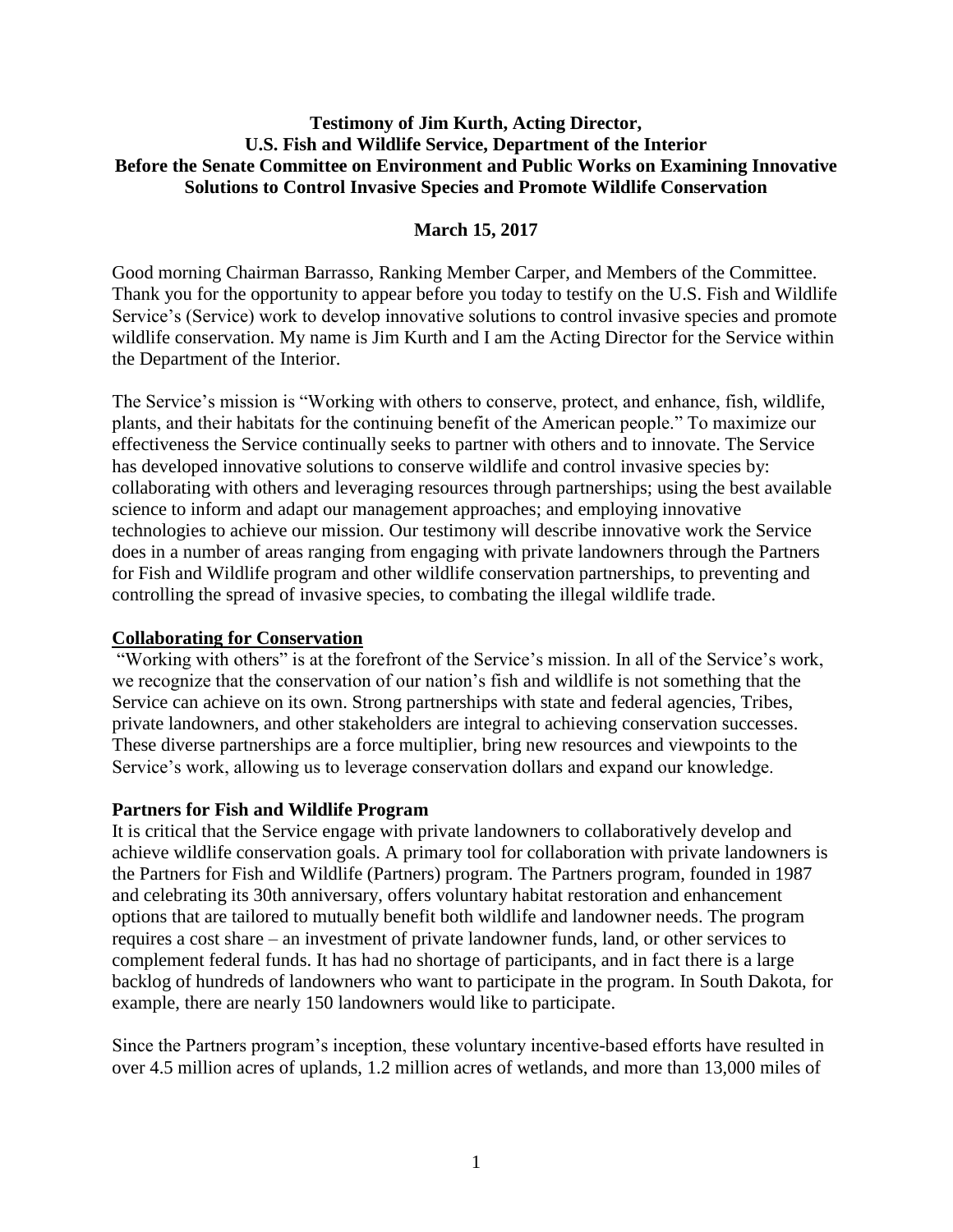stream habitat restored and enhanced across the nation. This work was completed in partnership with nearly 50,000 private landowners.

The Partners program contributes to the economies of many rural communities in order to harmoniously balance landowner objectives with wildlife habitat and ensure that the needs of people and wildlife are met for future generations. According to a published 2014 economic analysis report, the Partners program leverages more than \$8 in non-federal funds for every Federal dollar invested in the program, which multiplies to \$15.70 in economic returns and supports over 3,500 jobs nationwide.

This emphasis on partnership-driven conservation and working together to preserve working landscapes has built and strengthened community trust and support for our work across the nation. The Partners Program takes that model of trust and credibility and uses it to foster relationships that work to downlist, delist, and prevent listing of species under the Endangered Species Act (ESA).

The Partners program has facilitated the restoration of healthy waterways across the nation, benefiting populations of federally-listed fish species and valuable game fish such as salmon, native trout, smallmouth bass and muskellunge. Conservation on private lands complements and leverages the benefits of national wildlife refuges and other protected areas by providing and connecting important fish and wildlife habitats. Preserving working landscapes benefits both species and traditional land uses, such as farming and ranching.

#### **Coastal Program**

The Coastal Program is another example of a voluntary, cost-share, partnership-based program, and it is the Service's primary tool for community-based fish and wildlife habitat conservation on public and privately-owned land. The program delivers both technical and financial assistance, conservation planning and on-the-ground coastal habitat restoration. Through partnerships, the Service leverages its technical and financial resources with partner resources to maximize habitat conservation and benefits to federal trust and other priority species. In 2016, working with 462 partners and landowners on 280 projects, the Coastal Program assessed and improved more than 16,000 acres of wetlands, 50,000 acres of upland and 100 miles of stream habitats, leveraging \$25 for every Coastal Program project dollar.

#### **Partnerships with States and Tribes**

The Service has developed additional innovative mechanisms to cooperate with states, private landowners, and others, both to preclude the need to add species to the threatened and endangered list where possible, and to speed the recovery of those species that are listed under the ESA. State fish and wildlife agencies are essential partners in implementing the ESA, with which the Service works closely on proactive conservation to prevent the need for the regulatory mechanisms of the ESA. If listing is needed, state agencies are critical to monitoring species, fostering public awareness in their communities, and carrying out on-the-ground recovery actions. Some of the most recent successes include the Sonoran desert tortoise, New England cottontail rabbit, and the Montana arctic grayling, each of which was precluded from listing due to successful, proactive conservation efforts with our partners.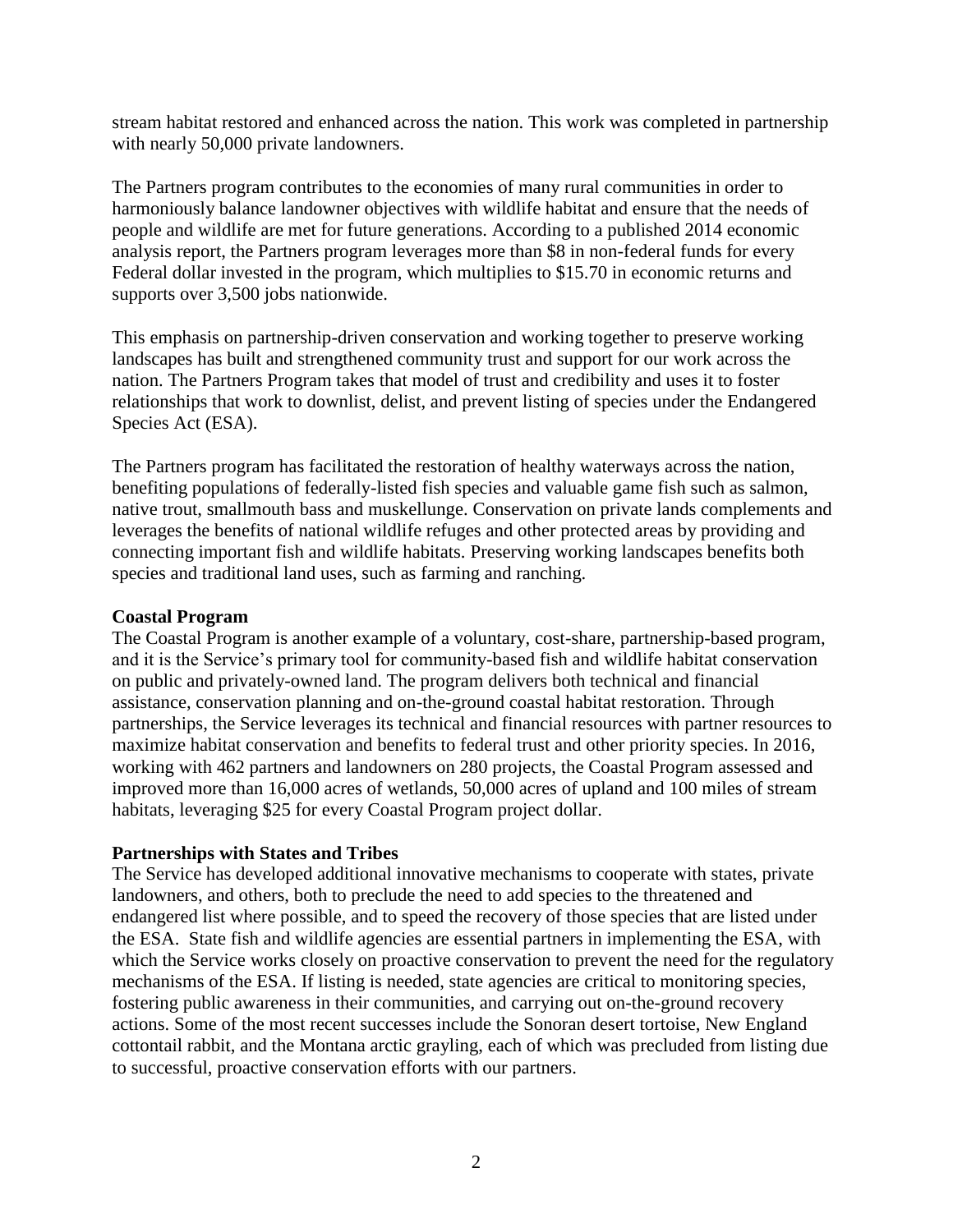When species do warrant the protections of the ESA, the Service will commit to collaborating with state and tribal agencies to most effectively recover those species. In our efforts to recover the endangered black-footed ferret, the Service has partnered with the Wyoming Game and Fish Department (WGFD), Lower Brulé Sioux Tribe in South Dakota, and private landowners to reintroduce ferrets on the landscape. Through sustained recovery efforts, Service partnerships with state and Tribal governments, other Federal agencies and private landowners have largely contributed in recovering at-risk populations. These conservation efforts have culminated in the delisting of several recovered species, including several recent examples such as the Louisiana black bear, Oregon chub, and Delmarva fox squirrel, and to this day, their numbers remain at stable levels.

Another important area in which the Service partners with the states is our work to support vibrant waterfowl hunting opportunities, utilizing modeling and adaptive management. Migratory birds are cooperatively managed by the Service and the State and Canadian Provincial wildlife agencies through four administrative migratory bird "flyways". Each Flyway has a Council consisting of representatives from state and provincial agencies, which works in partnership with Service to develop hunting seasons and bag limit frameworks. The States then choose their individual hunting seasons based upon these annual hunting frameworks. In addition, in 1987 the Service started the Migratory Bird Joint Ventures, which are cooperative, regional partnerships that work to conserve habitat for the benefit of birds, other wildlife, and people. The 22 Joint Ventures, which cover most of the country, work to provide scientific tools and greater scientific understanding of birds in the landscape and how to protect and conserve them.

#### **Working Lands for Wildlife**

We also partner with Natural Resources Conservation Service (NRCS) to implement the program Working Lands for Wildlife, which focuses on voluntary conservation on working landscapes. Through this voluntary, incentive-based Working Lands for Wildlife effort, NRCS and Service programs provide landowners with technical and financial assistance to achieve specific conservation goals for candidate and listed species. Since 2012, the NRCS has restored and protected 6.7 million acres of important habitat for a variety of wildlife. These efforts have led to the rebound of many species, demonstrating the Working Lands for Wildlife conservation model works.

#### **Partnerships with the Military**

Another example of a Service partnership enabling innovative wildlife and habitat management is our work with the Department of Defense and states under the Sikes Act. Military lands comprise approximately 25 million acres and are largely undeveloped. These lands represent diverse habitat types that in many cases support among the highest levels of biodiversity of any other federal land types. Defense installations work with Service and state counterparts to develop integrated natural resources management plans (INRMPs) for their installations. INRMPs support the military mission of each installation while also improving access to hunting, fishing, trapping, and other outdoor recreational opportunities for military communities and the public, and maximizing the conservation benefits of these lands for wildlife species. A partnership between the Service, Air Force, and Marine Corps to manage the endangered Sonoran pronghorn population recently brought back this endemic species from 21 to 202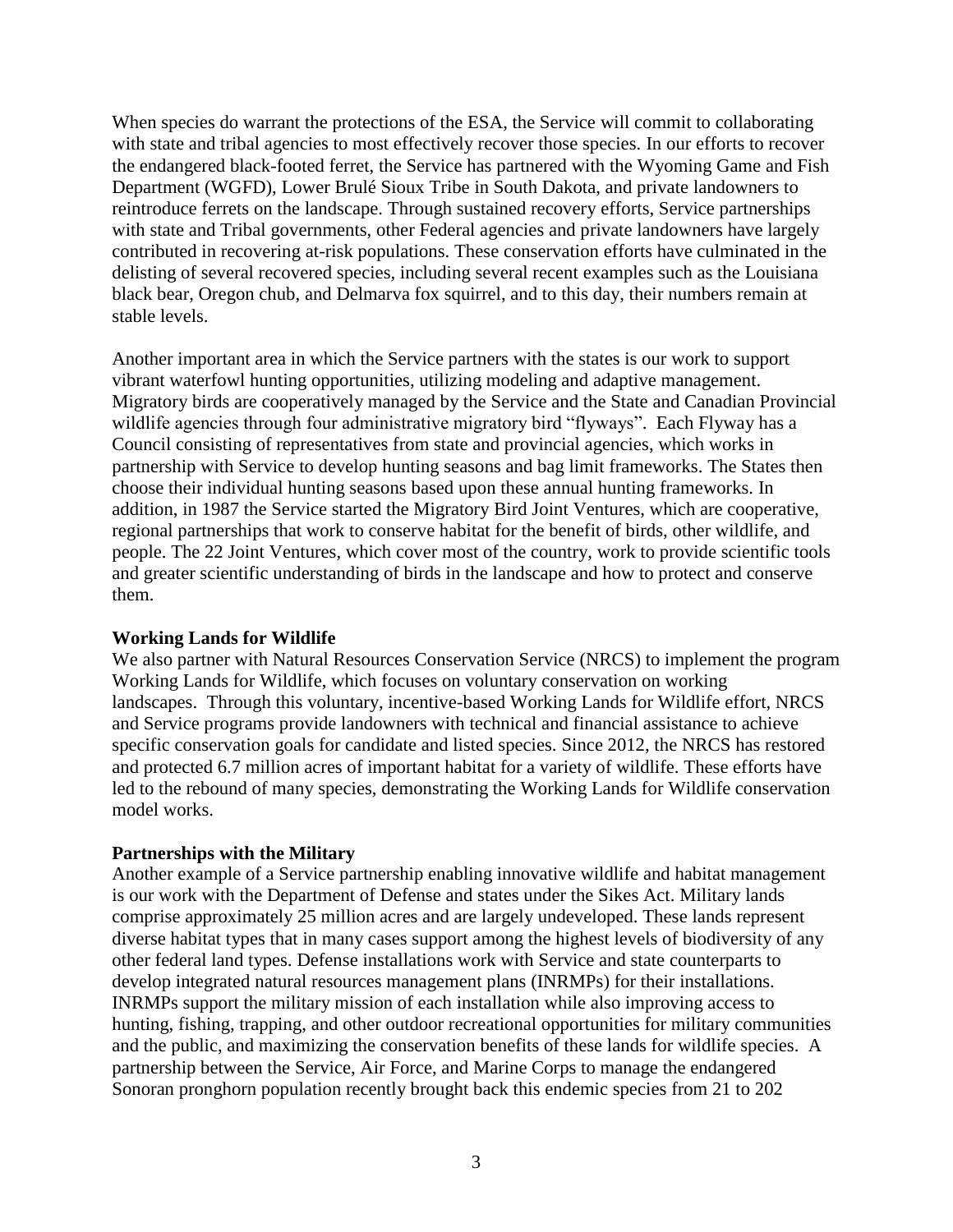animals. In 2013, the Service and Air Force established a national interagency agreement to support the management of natural resources on Air Force lands. The Service now provides technical assistance and expertise to over 45 Air Force installations. This partnership has improved management decisions for approximately 125 listed species and their habitat, meeting the core missions of both agencies while reducing regulatory burdens.

#### **Sentinel Landscapes**

Another example of our work with the Military is the Sentinel Landscapes program which is a partnership between the Department of Defense, the Department of Agriculture, and the Department of the Interior. Sentinel Landscapes are working or natural lands important to the Nation's defense mission – places where preserving the working and rural character of key landscapes strengthens the economies of farms, ranches, and forests, conserves habitat and natural resources, and protects vital test and training missions conducted on those military installations that anchor such landscapes. First established in 2013, the Sentinel Landscapes Partnership is a nationwide federal, local and private collaboration dedicated to promoting natural resource sustainability and the preservation of agricultural and conservation land uses in areas surrounding military installations. Agencies from the three Departments coordinate the Partnership at the national level through the Sentinel Landscapes Federal Coordination Committee. The Sentinel Landscapes Partnership seeks to recognize and create incentives for landowners to continue maintaining these landscapes in ways that contribute to the nation's defense. Where shared interests can be identified within a Landscape, the Partnership coordinates mutually beneficial programs and strategies to preserve, enhance or protect habitat and working lands near military installations in order to reduce, prevent or eliminate restrictions due to incompatible development that inhibit military testing and training.

#### **Controlling Invasive Species**

Invasive species can be introduced in a myriad of ways, from the illegal release of non-native species to the discharge of ballast water from ships. The adverse consequences from invasive species range well into the tens of billions of dollars each year in natural and economic damages in the U.S. alone. Additionally, invasive species have interfered with the recovery or contributed to the decline of 42 percent of federally listed threatened and endangered species. This can lead to increased regulatory burdens to the public. To keep pace, the Service has sought to innovate in the areas of partnerships, management, and technology in the areas where we have influence, including in aquatic systems, on national wildlife refuges, conservation of federally protected species, and the inspection of wildlife trade.

#### **Prevention**

With the increasingly global nature of our economy and transportation systems, the importation of potentially invasive species into the U.S. will continue, as will the risks—and costly impacts—they impose on our economy, environment, and public health. Preventing the introduction and spread of harmful species is the most cost-effective approach to eliminating or reducing these threats. Title 18 of the Lacey Act is an important authority the Service uses to prevent the introduction of invasive species through the trade of live organisms and through other pathways. The Service may list a species as injurious through the regulatory process, thus prohibiting its importation or its transportation between States, the District of Columbia, the Commonwealth of Puerto Rico, or any territory or possession of the U.S. without a permit issued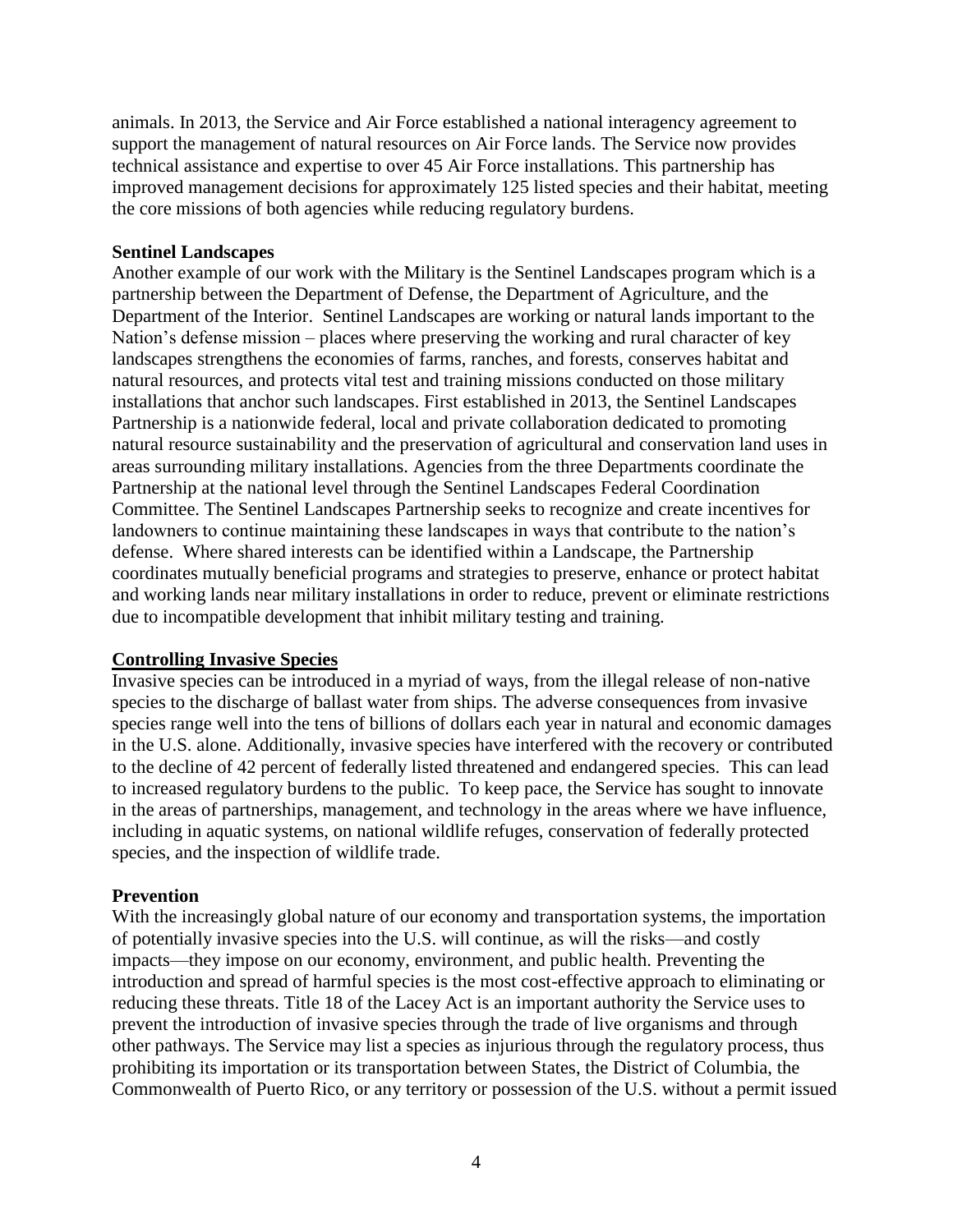by the Service. In 2016, the Service designated 11 nonnative aquatic species proactively to avoid them from potentially becoming invasive species in the U.S. With tens of thousands of species in trade in the U.S. alone, the Service has worked to streamline its injurious species listing process and develop decision-support tools, such as risk screening. This allows the agency to quickly evaluate the relative risks associated with particular species and prioritize them for further evaluation.

The Service uses international databases and scientific papers that are readily available online to produce rapid screening reports called Ecological Risk Screening Summaries. The information is used in a peer-reviewed model that matches the basic climate requirements in the species' native and introduced ranges with similar climates in the U.S. Along with the climate match, the reports provide information on the species' history of invasiveness. Combined, the two factors provide a good prediction of the risk of invasiveness in the U.S. These reports are posted online to provide the live-animal trade industries with the necessary technical information to help them voluntarily decide which species to refrain from importing. In addition, State natural resource and conservation agencies can use the rapid risk screening reports to aid with their own management of potentially invasive species as well as management in coordination with industry.

## **Detection**

While preventing introduction and establishment is the Service's highest priority for invasive species management, we recognize that too many introduction pathways exist to completely and cost-effectively prevent invasion. One thing is clear—the earlier an invasion is detected, the more cost-effective and successful management actions will be. Molecular-based surveillance technologies, such as environmental DNA, or eDNA, and next-generation sequencing, have shown significant promise in detecting invasive species early in the invasion process. eDNA can be left in the environment in the form of scales, cells, feces, or mucus. The Service maintains and annually updates the Quality Assurance Project Plan that serves as the standard protocol for the collection and processing of eDNA samples. The Service has also been the lead federal agency for eDNA monitoring for invasive Asian carp in the Chicago Area Waterway System and Great Lakes tributaries since 2013. eDNA samples are processed at the new state-of-the-art Whitney Genetics Lab in Onalaska, Wisconsin, part of the Service's Midwest Fisheries Center. To target specific species of carp, the Service worked with states and Canada on a regional eDNA surveillance program to determine the presence or absence of genetic material from silver and bighead carps.

The Service has also supported non-traditional detection methods, such as detection dogs. The Service has supported the training and use of dogs to detect the presence of microscopic zebra and quagga mussel larvae that cannot be seen with the naked human eye, which hitchhike to new habitats in or on boats. This ancient, natural canine sentry-technology can be more effective than any technology humans have devised.

#### **Eradication**

The Service has also developed Invasive Species Strike Teams, which are used to attack new outbreaks of invasive species before they obtain a foothold and cause major damage. These rapid responders are highly trained individuals deployed to national wildlife refuges across the country as soon as an invasive species infestation is detected. This accomplishes invasive species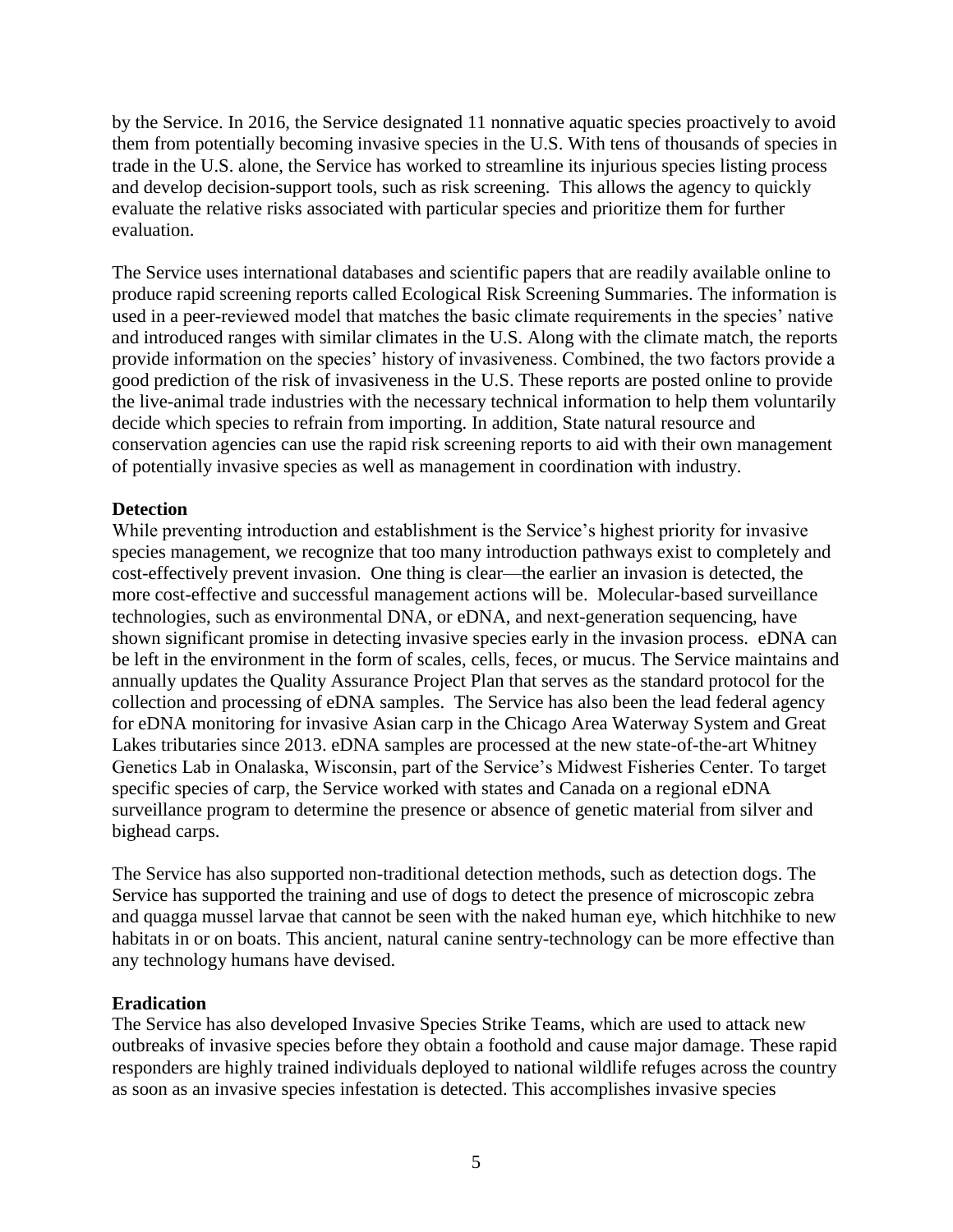eradication for a fraction of the cost of what would be involved if the invasive species were allowed time to become fully established in an area; we are saving taxpayers money and native species through early detection and rapid response. These Service Strike Teams have partnered with Tribes, private landowners, the National Park Service, and youth conservation groups to coordinate their strategy of "early detection and rapid response." For example, in 2015, the Montana/Wyoming Strike Team surveyed 2,500 acres for new invasive plants at the National Elk Refuge and treated 87 new invaders on 87 acres.

While invasive species are a continuing and urgent threat to native plant communities and wildlife habitat across the country, the Service has collaborated on many success stories in the control and eradication of invasive species.

Within the Great Lakes region, the Service has been working with the Great Lakes Commission on the binational Great Lakes Sea Lamprey Control Program for more than 50 years. Lampreys have been enormously destructive since they invaded the Great Lakes from the Atlantic Ocean in the 1930s. During its life, a parasitic sea lamprey can kill 40 or more pounds of fish; they parasitize lake trout, whitefish, and other species, which was a major factor leading to the collapse of Great Lakes fisheries in the 1950s. The Service is the primary agent implementing control activities, using integrated pest management techniques to suppress sea lamprey populations to less than 10 percent of numbers experienced during the 1950s collapse. Control of this harmful species has allowed for the reestablishment of sport and commercial fisheries that have recently been estimated as having an annual value of \$7 billion. The Service co-chairs the Asian Carp Coordinating Committee (ACRCC) to prevent the introduction and establishment of Asian carp in the Great Lakes. The work of the ACRCC is outlined in its 2017 Action Plan, which contains a portfolio of over 60 high-priority strategic activities planned for implementation in the coming year, including continued support for contingency response plans. The Action Plan serves as a foundation for the work of the ACRCC partnership — a collaboration of 27 U.S. and Canadian federal, state, provincial, and local agencies and organizations — working collaboratively to achieve its mission.

In the northeastern U.S., the Service has partnered with the Animal and Plant Health Inspection Service (APHIS) to eradicate to near-zero the invasive nutria from the Blackwater National Wildlife Refuge and adjacent lands in Delaware, Maryland, and Virginia. These large rodents have destroyed thousands of acres of marshland on the Delmarva Peninsula through their destructive feeding habits. One of our most effective tools has been working with USDA to deploy specially trained detection dogs that are able to track down nutria. This eradication progress would not have been possible without cooperative partnerships with USDA and public and private landowners including Delaware Department of Natural Resources and Environmental Control, Maryland Department of Natural Resources, Virginia Department of Game and Inland Fisheries, and Tudor Farms.

In Oklahoma, the Service helps with trapping and controlling invasive feral swine in partnership with other federal agencies. The Service also applies integrated pest management practices in Oklahoma on salt cedar and other invasive plants in partnership with multiple organizations and private landowners.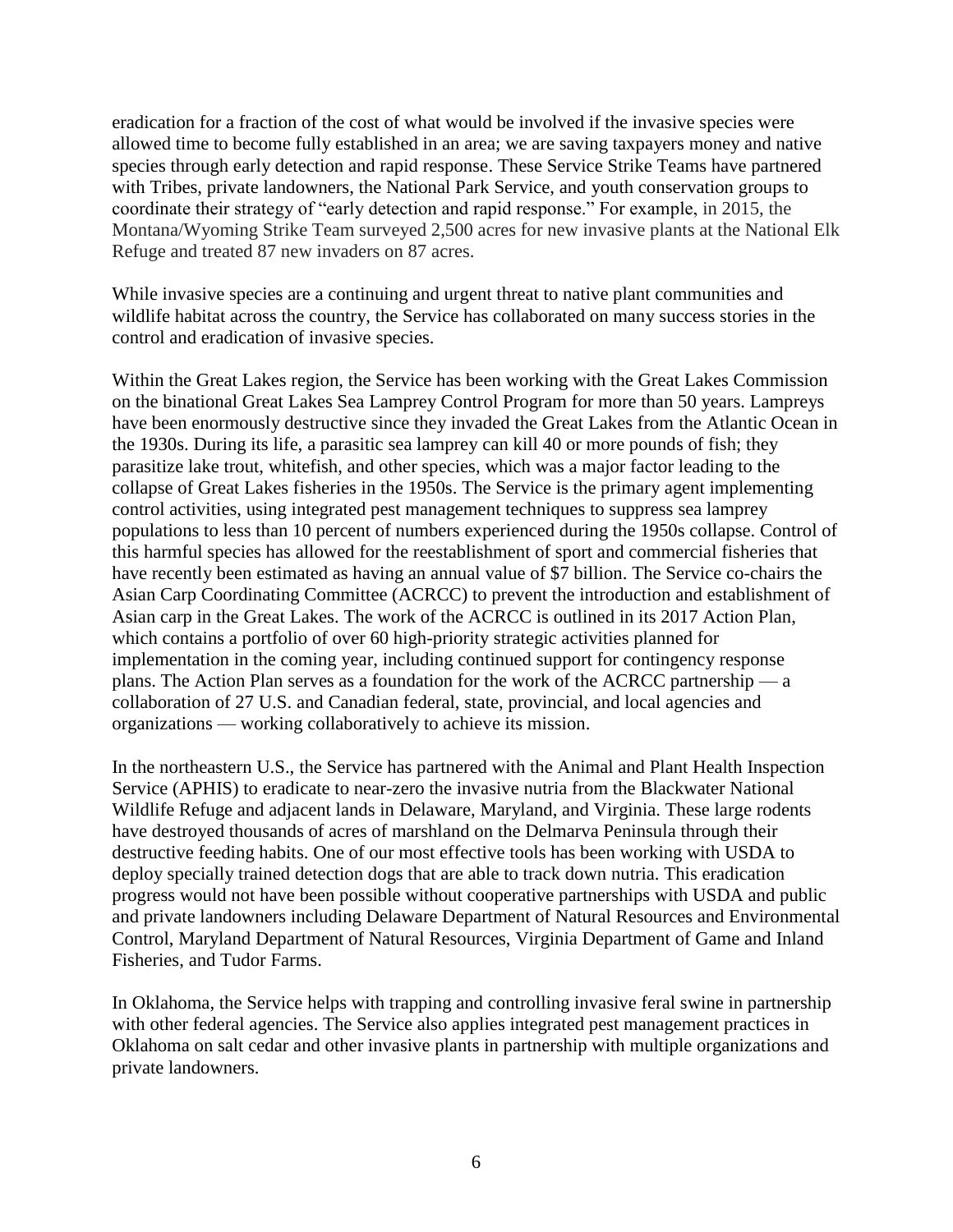Across the American West, the invasion of non-native plants like cheatgrass and medusahead, and the cycle of extreme wildfires they promote, is one of today's most important land management issues. The invasion of these exotic annual grasses into sagebrush habitats in Wyoming and elsewhere has resulted in more frequent and extreme wildfires, accelerating habitat loss and threatening the health of the greater sage-grouse and other sagebrush-dependent species. With the limited success of traditional mechanical and chemical efforts to treat annual grass invasion over the past 50 years, the Service is working with USDA's Agricultural Research Service, the Bureau of Land Management, the U.S. Geological Survey (USGS), and other partners on a new tool to manage these invasive grasses: a naturally occurring weed-suppressing bacteria, *Pseudomonas fluorescens* (*P. fluorescens*), to be utilized as a host-specific biopesticide. Field trials were initiated in 2015 at the Mid-Columbia National Wildlife Refuge Complex in Washington State to test the bacteria's efficacy.

In Wyoming, the Service has worked with local landowners and conservation partners to investigate the effectiveness of chemical and biological treatments, including *P. fluorescens*, to combat cheatgrass infestations. Three separate trials are underway in the state to better understand the usefulness of biological controls as a stand-alone treatment or in conjunction with more traditional chemical controls. In addition, the Seedskadee and Cokeville National Wildlife Refuges in Wyoming, working together with long-standing private and public partners, have also been treating invasive plants, including cheatgrass, salt cedar and Russian olive, with use of prescribed grazing as well as chemicals.

USGS recently released a restoration handbook that provides practical guidance for landowners and land managers on how to restore sagebrush ecosystems and control invasive plants, such as cheatgrass. This handbook describes specific restoration treatment options for controlling cheatgrass through use of targeted grazing that takes into consideration when, where, and how long grazing needs to occur to help eliminate cheatgrass.

In Colorado and Nebraska, we have leveraged voluntary agreements to partner with state and local governments, as well as private landowners, to treat the invasive salt cedar and Russian Olive plants. This work improves habitat for the endangered southwestern willow flycatcher, the threatened yellow billed cuckoo, and other migratory birds and wildlife.

#### **Partnerships to Address Invasive Species**

The Service also relies on partners to control, manage, and prevent invasive species introductions. As a co-chair of the Aquatic Nuisance Species Task Force (Task Force) the Service guides the work of its members through a strategic plan. Collaborating with 13 federal partners and 14 nonfederal organizations, the Service works to combat the introduction and spread of aquatic invasive species through species specific control plans for quagga and zebra mussels, Asian carp, and other species. Through the Task Force, the Service also created regional panels that provide a host of services and products that foster communication and collaboration. Overall, the Task Force provides a national infrastructure and forum for collaborative discussion and decision making on important issues that can impact prevention, control, and management of invasive species at federal, state, and local levels.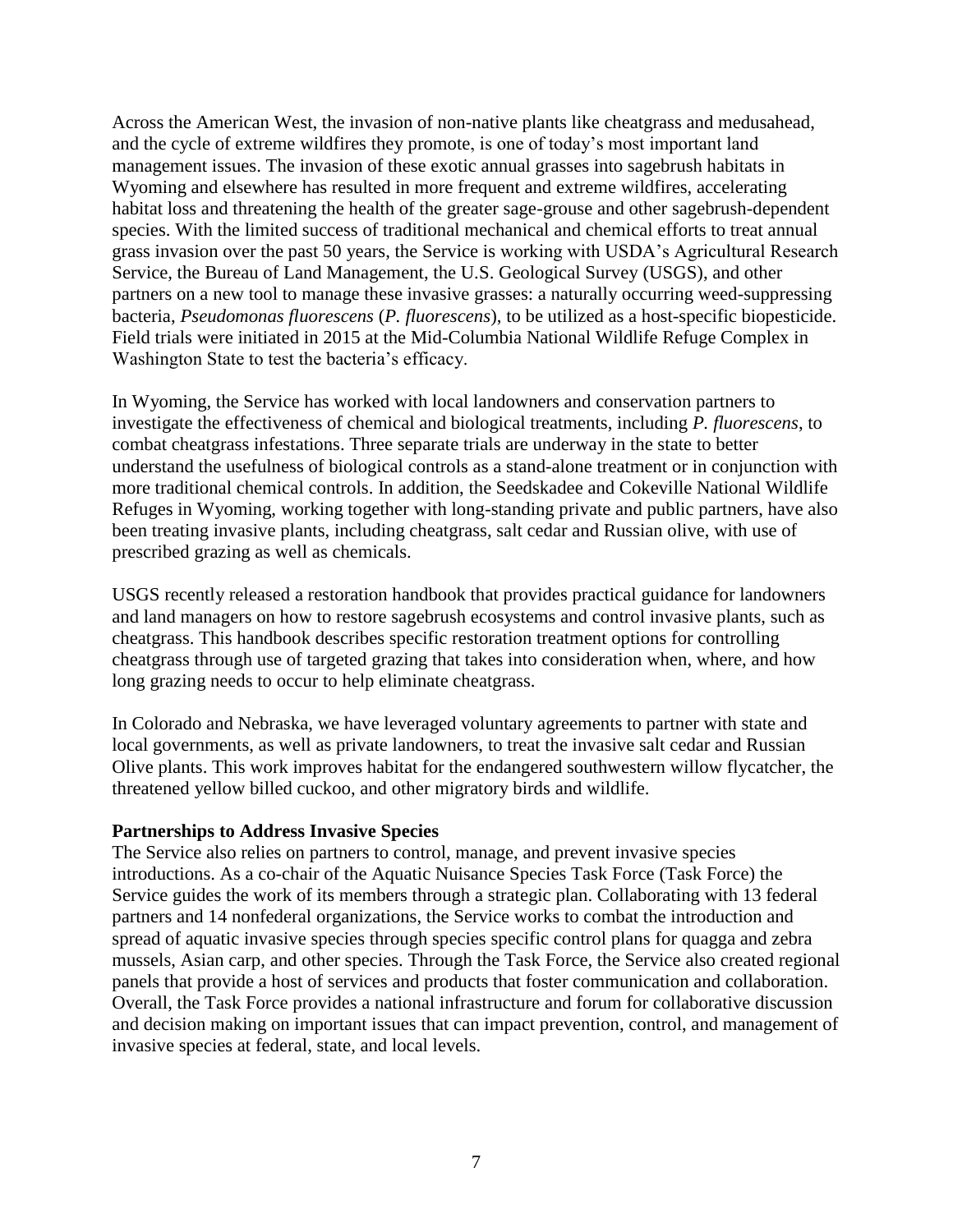Also, the Service continues to work with boat and equipment manufacturers to develop guidelines and best practices to reduce the likelihood of spreading aquatic invasive species through boating activities. For example, work is underway to assess water temperatures and pressures that will eliminate invasive mussels while avoiding impacts to marine motors and pumps. Results of this work could lead to voluntary industry standards that assist with the decontamination of boats.

Another effective vehicle for partnerships to control the spread of invasive species is the Wildlife and Sport Fish Restoration program, through which the Service provides funding to state partners to address invasive species at the local level. Waterbody inspection stations, funded through the Dingell-Johnson Sport Fish Restoration Act, are eligible projects that help to eliminate the transfer of aquatic nuisance species transfers from one waterbody to another.

## **Combating Wildlife Trafficking**

Wildlife trafficking is a multi-billion-dollar illegal trade driven by criminal syndicates that are highly organized, violent, and capable of moving large, commercial volumes of wildlife and wildlife products through global trade routes. This illegal trade threatens the survival of thousands of wildlife species, including some of the world's most iconic animals such as elephants and rhinos, as well as less well-known species such as pangolins, tortoises, and parrots.

We are working alongside 16 other Federal departments, including our co-chairs, the Departments of State and Justice, and agencies to bring a whole-of-government approach to combating wildlife trafficking, leveraging resources and expertise to more efficiently and effectively curb poaching and illegal trade.

## **International Conservation**

The Service manages several grant programs focused on international conservation, and we are using these programs to address critical conservation needs in innovative ways.

Cooperation within the U.S. government and among nations is essential to combat wildlife trafficking and we are finding new ways to work effectively together. With assistance from the State Department, we created the first program for stationing Service regional wildlife law enforcement special agents at U.S. embassies as attachés. They are now stationed in Thailand, Botswana, Peru, Tanzania, China, and Gabon, and provide investigative support to partner countries, facilitate information sharing, and provide much needed training in areas such as crime scene processing and evidence collection, wildlife identification, technical investigative techniques, and handling and processing of digital evidence.

## **Investigative Tools**

Given the sophisticated nature of the criminal syndicates and smuggling networks involved in wildlife trafficking today, the Service's Office of Law Enforcement is responding with equally sophisticated investigations to catch these criminals and disrupt their operations. Our inspectors and agents utilize intelligence to intercept wildlife contraband, conduct proactive enforcement operations to catch smugglers, and investigate businesses and individuals engaged in illegal activities. For example, an ongoing nationwide criminal investigation known as "Operation Crash" has led to 41 arrests, 30 convictions and the seizure of smuggled elephant tusks and rhino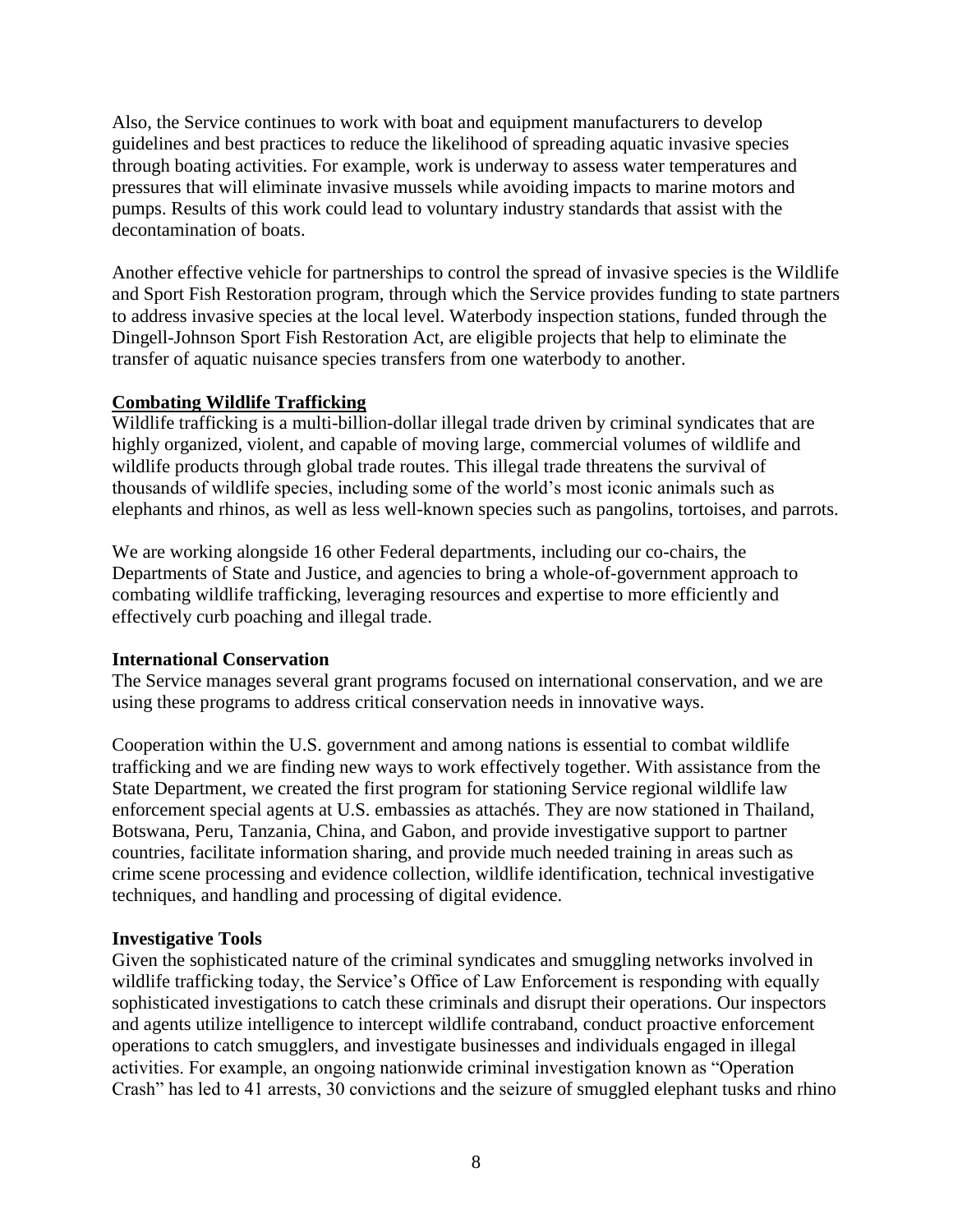horns with a street value in excess of \$75 million, and we expect more results as this investigation continues. In addition to wildlife crimes, the defendants also have been charged with money laundering, tax evasion, falsifying documents, mail fraud and bribery.

#### **Domestic Poaching and Illegal Trade**

Unfortunately, the United States is increasingly becoming a source country for illegally traded wildlife and wildlife products, threatening our domestic wildlife populations with increased poaching. Some of the domestic wildlife we are seeing targeted for illegal global trade include freshwater turtles, reptiles, eels, coral, and the caviar from paddlefish and sturgeon. The Service is using our same innovative investigative techniques and working closely with the states to combat these crimes. For example, working closely with a dozen states and several other Federal agencies, the Service led an investigation known as "Operation Broken Glass", which focused on the illegal trafficking of juvenile American eels on the East Coast, which are highly prized in Asian seafood markets. To date, the investigation has resulted in guilty pleas for 10 individuals, involving more than \$2.6 million worth of juvenile eels.

The Service also works closely with our state and tribal partners to enforce wildlife laws and address domestic poaching unrelated to wildlife trafficking. For example, in collaboration with the National Park Service and the State of Alaska, we led an investigation that focused on an illegal commercial hunting and guiding syndicate. The investigation uncovered that a cable television show, "Syndicate Hunting", and nine other individuals illegally guided and hunted in the Noatak National Preserve where they unlawfully killed grizzly bear, moose, caribou, and Dall sheep. The investigation resulted in nine federal convictions, prison terms, and hundreds of thousands of dollars in fines, restitution penalties, seized trophies and equipment. The Service also provides trainings and workshops for state and tribal game wardens to enhance collaboration, share information, discuss best practices, and strategize on new and innovative approaches to wildlife law enforcement.

## **Public-Private Partnerships**

Efforts to combat wildlife trafficking must attack the entire trade chain, including reducing consumer demand for illegal wildlife. The Service has established innovative public-private partnerships to reach new audiences and empower consumers, including with JetBlue and Discovery Communications. These partnerships help us reach millions more consumers from a variety of audiences with educational messages that can help raise awareness of the wildlife trafficking crisis and drive down demand for illegal wildlife products in the U.S. and abroad.

## **Using Innovative Technologies for Efficient and Effective Conservation**

The Service aims to use innovative approaches to management that move the needle on conservation, enhance ecosystem resilience, and efficiently use taxpayer dollars. For example, the Prime Hook National Wildlife Refuge marsh restoration project in Delaware is a collaborative effort to improve habitat for wildlife and help ensure the safety of people living in nearby coastal communities. Supported by \$38 million in federal funding from the Hurricane Sandy Disaster Relief Act, the project is one of the most complex restoration efforts ever attempted on the U.S. East Coast. It employed state-of-the-art science and computer modeling to restore habitat, reestablish natural tidal water circulation, and enable salt marsh vegetation to return and flourish. The project will improve the resiliency of the coastline to the impacts of sea